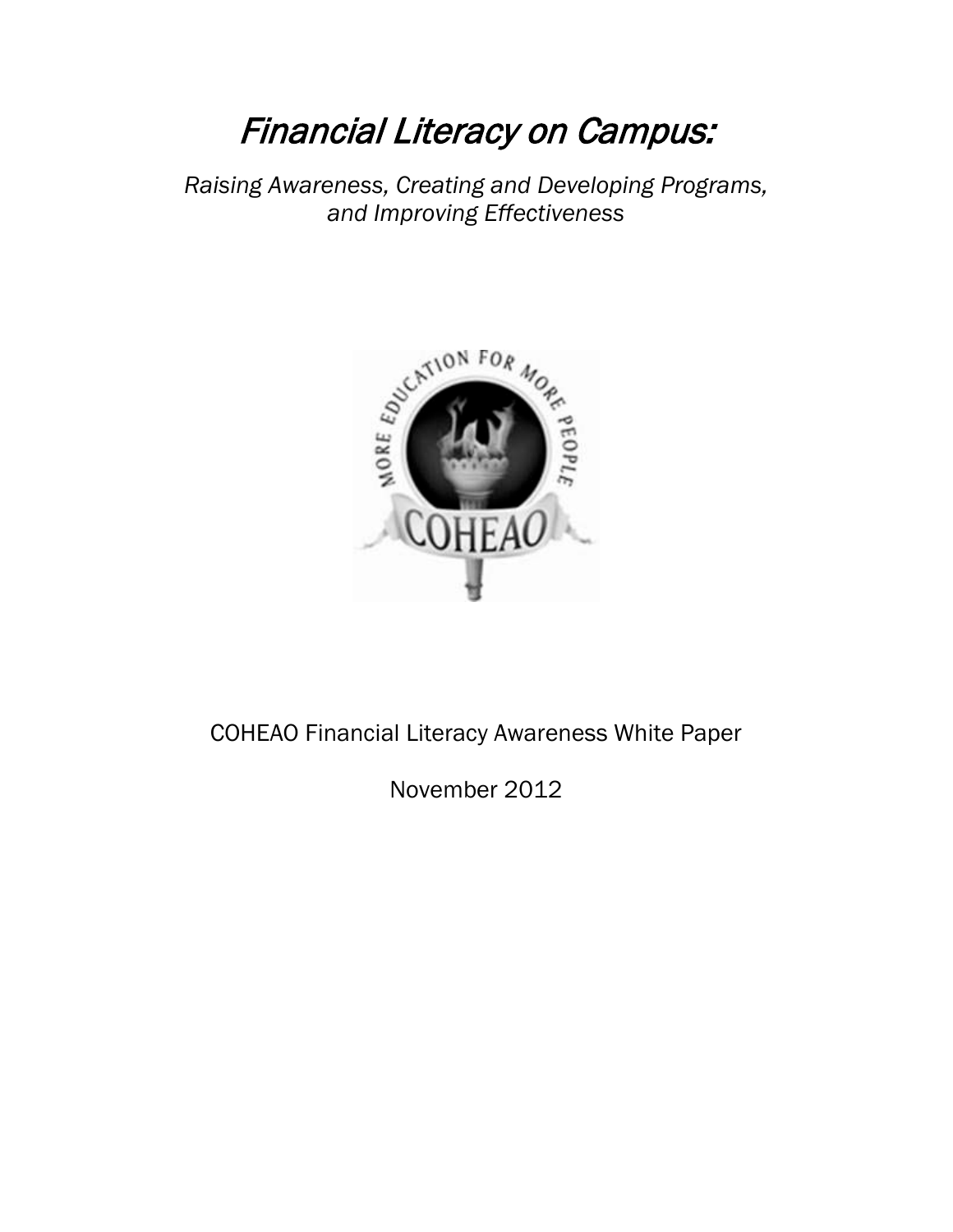

*COHEAO's Financial Literacy Task Force identifies best practices, serves as a forum for existing programs and new ideas, and advocates for policies to promote financial literacy for college students with a particular focus on student debt. COHEAO seeks to help colleges and universities leverage one of the most "teachable moments" in personal finance – the process of financing higher education. We cannot stress how much we want to thank the contributors for their assistance with this project.* 

*If you would like a copy of this paper, it is available on the [COHEAO Financial](http://www.coheao.com/about-2/taskforces-committees/financial-literacy/)  [Literacy Task Force website.](http://www.coheao.com/about-2/taskforces-committees/financial-literacy/) You may also contact Wes Huffman by telephone at (202) 289-3910 or by email at [whuffman@wpllc.net](mailto:whuffman@wpllc.net)*

# **Highlights**

- **The Benefits for All Higher Education Stakeholders**
- Creating a Program on Campus from Scratch
- Developing a Program in the Early Years
- Increasing Program Effectiveness
- Resources to Help Develop Your Campus Programs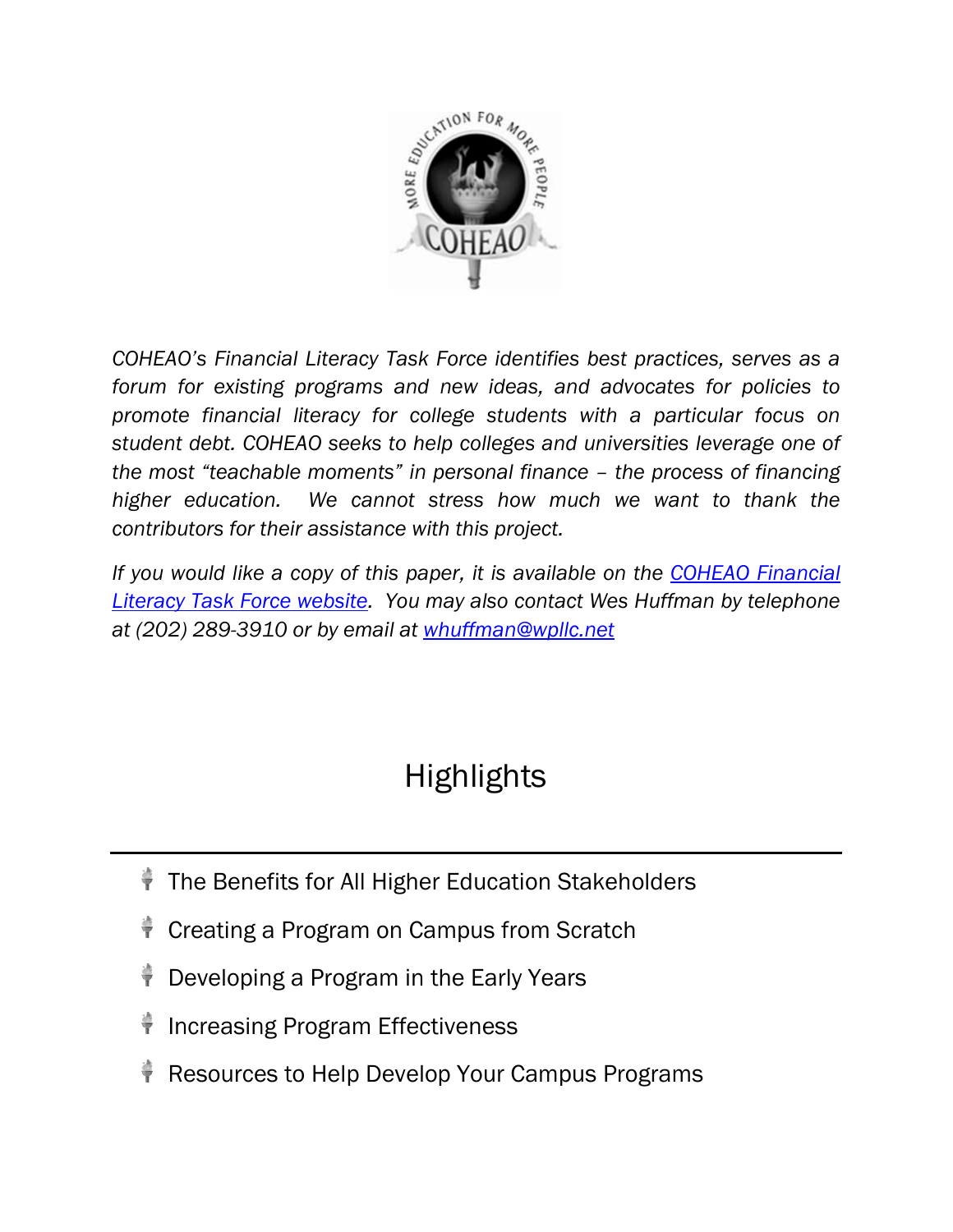# *Contributors*



Carl Perry is the COHEAO Financial Literacy Chairman and is the Senior Vice President for Progressive Financial Services, Inc. Carl has been a member of COHEAO for 25 years, leading the Financial Literacy Task Force for the past two years. He has worked in management with three of the eleven companies highlighted in *Good to Great* by Jim Collins. Carl holds multiple leadership positions in COHEAO, NCHER, and ACA International.



Irene Jasper, CPA is the Director of Student Lending for Duke University. During her eleven years at Duke, she has managed student receivables, cashiering, collections and student loans. While in the loan office, she has focused her efforts on educating student loan borrowers and, most recently, led a campus-wide initiative creating a personal finance program for Duke. Irene is also a member of the COHEAO Financial Literacy Task Force.



Andrea Pellegrini is Assistant Director of University of Illinois' Student Money Management Center (SMMC), a unit designated as the financial literacy arm of University Student Financial Services & Cashier Operations (USFSCO). Before facilitating financial literacy initiatives at SMMC, Andrea worked in mental health and substance abuse treatment providing life skills training to adolescent and adult populations and financial education to families.



Kris Alban is Vice President of iGrad, a leading provider of Financial Literacy and Default Prevention for colleges and universities. Prior to iGrad, he worked within the student loan industry for seven years, where he primarily managed the online counseling and interaction with student borrowers for a top student loan lender. Kris also currently serves on the Financial Literacy Task Force for COHEAO.



Wes Huffman currently serves as Associate Director of the Coalition of Higher Education Assistance Organizations and Director of Research and Communications at Washington Partners, LLC. Since joining Washington Partners in 2006, he has assisted clients with public policy and marketplace goals related to student loan and student aid, financial literacy, and financial services issues.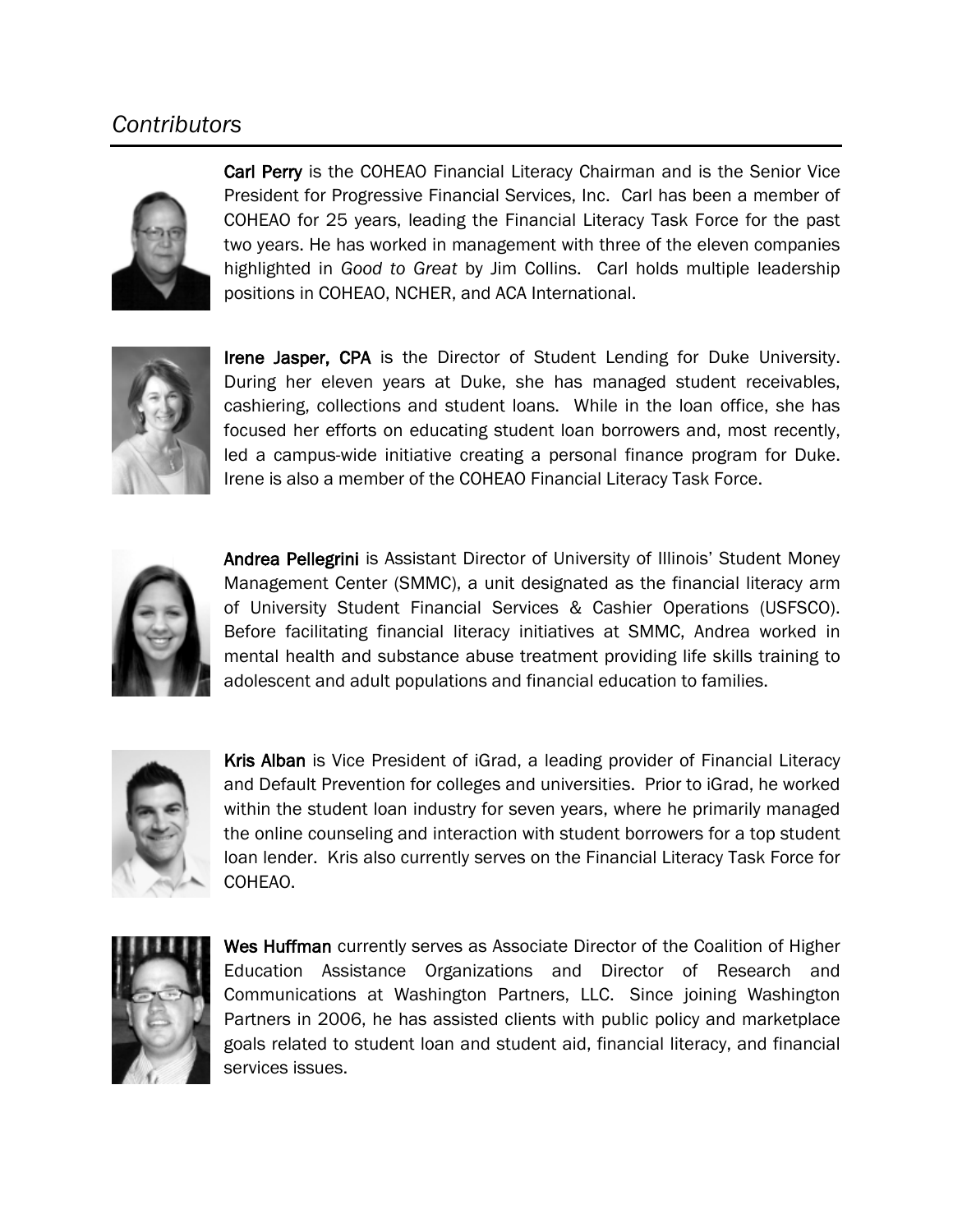# Introduction

*Carl Perry, Progressive Financial Services, Chair of COHEAO Financial Literacy Task Force*

COHEAO is pleased to offer this white paper as a resource for its members and the broader community. Though COHEAO's foundations lie with the campus-based Perkins Loan Program, the original Federal student loan program which remains to this day, many of our members are involved in multiple activities assisting students in managing all of their student debts and other activities related to personal finance.

The creation of the COHEAO Financial Literacy Task Force was the natural outgrowth of the evolving nature of our members' responsibilities at their campus or organization. Through this Task Force, COHEAO has offered a multitude of training opportunities on financial education topics (both in-person and online) and convened five meetings at our national conferences.

Managing money is a skill that doesn't come naturally to everyone, particularly those with limited exposure to financial concepts. As we detail in this paper, rising debt loads and college costs have made it essential for aspiring students, current students, and recent alumni to take the necessary steps to understand personal finance and make wise financial decisions. Unfortunately, many individuals are ill-equipped to develop sound financial behaviors at a time when they need them most – at the start of their adult lives or at a major transition point. Human nature makes it easy to develop poor spending and budgeting habits.

The impact of poor financial decision-making on the individual is readily apparent. A lack of financial literacy and/or capability can often result in negative consequences, such as poor credit ratings, denial of credit, and even increased difficulties in obtaining a residence or employment. Beyond promoting the overall well-being of their current and former students, which is critical to nearly all colleges and universities, there are other returns on this investment from an institutional perspective as well.

In a pure financial sense, when a borrower reduces their likelihood of default on student loans, there is a clearly defined return on investment for educational institutions. Individual students who are able to responsibly manage their finances are more likely to pay any tuition balances or charges to the university, and alumni who make sound financial decisions are much more likely to choose (and be in a position) to give back.

Improving financial and economic education will help the entire higher education community address one of the toughest challenges it faces today – the value proposition of a college degree. Though the value of a college degree is widely documented, increasing tuition costs, current economic conditions, and a population of former students with disappointing outcomes present the strongest challenges to date.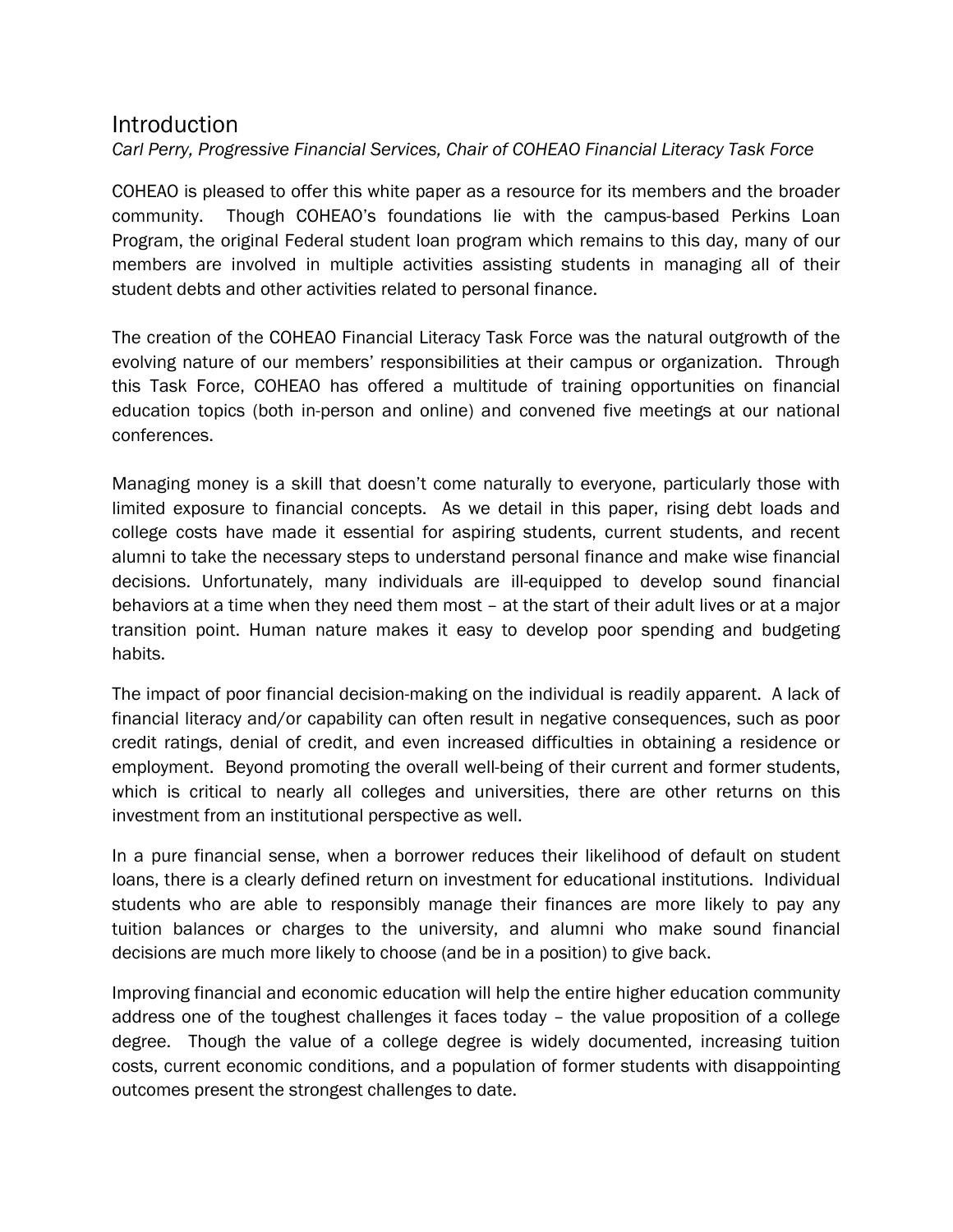Financial literacy is a critical and currently under-used tool at the higher education community's disposal in this ever evolving discussion. When students and families have a deep understanding of financial concepts, they are likely to make sound decisions in college selection and tuition financing, allowing them to fully appreciate the higher education experience.

The higher education finance community will also see a significant return on their investment in financial literacy. Whether it is a servicer, collection firm, or another service provider, the only way an organization can thrive in student financial services is by bringing value to its clients, namely institutions of higher education and the US Department of Education. As interest in assisting students in managing their finances continues to grow at the Department and individual colleges and universities, there is no doubt that promoting financial literacy will continue to become an expected "value add" within the realm of student financial services.

Our goal is to draw information from several sources and to provide you with a narrative of what's happening on the ground at several institutions, featuring the work of two of our members, Duke University and the University of Illinois. We also hope our lists of websites, books, and other information will provide valuable assistance in helping you improve the financial literacy of your students and customers.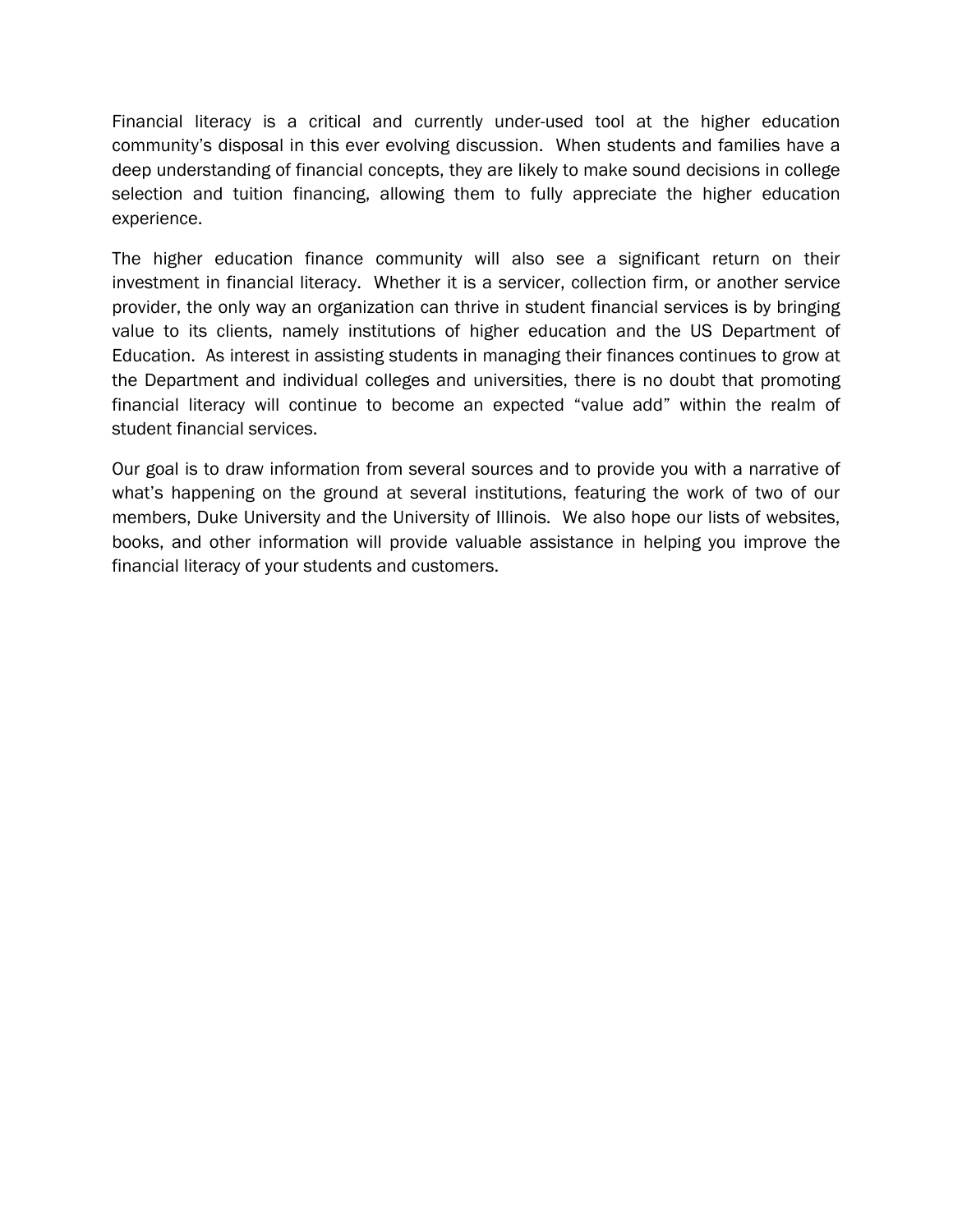# Starting from Scratch: Collaborating Across Campus for the Creation of a Financial Literacy Program

*Irene Jasper, Duke University* 

Creating a financial literacy program on your campus doesn't need to be constrained by a budget allocation. Instead, tap into the enthusiasm and talent that exist within your institution to achieve success through collaboration. At Duke University, we didn't let our limited funding, which when we began was \$0, define the program.

The objective of *Personal Finance @ Duke* is to empower all Duke students and young alumni to make informed financial decisions by providing them with financial management knowledge and skills necessary to navigate life events that affect every day financial decisions, to discuss issues surrounding personal finances, and to plan for the future. Though the lack of dedicated funding appeared to limit such an endeavor, we quickly realized this was an issue impacting all parts of campus, and our outreach to the broader community allowed for more creative input and content tailored to our students.

Duke's financial literacy initiative was a collaborative effort that included faculty, graduate and undergraduate students, and staff from a range of departments and schools across the University: The Student Loan Office, Bursar, Financial Aid, Career Center, Alumni Affairs, the Economics Department, and all of our graduate and professional schools. A committee of 13 people met for two hours every week for approximately five months to define the target audiences, learning objectives, educational content, delivery methods, and measurements for success.

In terms of our program content, the committee started by developing a value proposition statement and identifying the target audiences – currently enrolled students, young alumni, and peer learning institutions. This gave the project direction and structure, but before we could move forward we also needed to define success.

Because Duke's student loan default rate was already very low, this was not the primary driving force behind this project. Instead, we realized that students were graduating unprepared to manage their personal finances. This became even more concerning as larger numbers of students were graduating with higher levels of debt. If we were successful, the program's constituency would be using our website, attending student-led workshops, utilizing peer counseling, and graduating with less accumulated debt – in short, a cultural change in which students would acquire financial literacy as a life skill.

Once the program's goals were in place, the next step was to develop the learning objectives, educational content, and delivery methods for the program. The learning objectives align with the five core competencies defined by the Treasury Department's Financial Literacy and Education Commission (2011): borrowing, protecting, earning,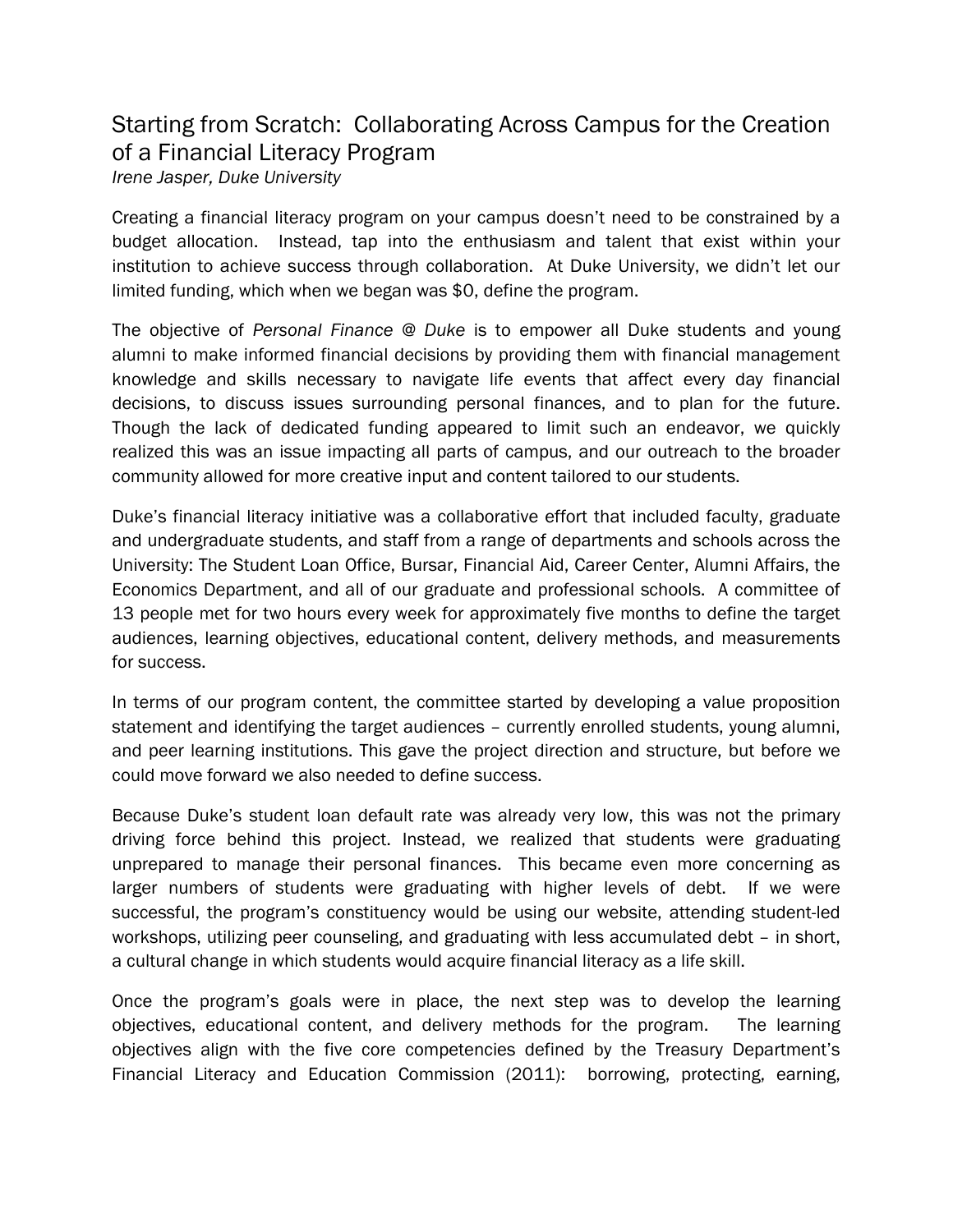spending, and saving. The delivery methods include a website, workshops, and individual counseling.

The committee agreed that the program's website [\(www.personalfinance.duke.edu\)](http://www.personalfinance.duke.edu/) was the logical place to start. It gave us a way to organize the information, provided a virtual home for the program, and allowed students to access the information on their own schedule. Using our collaborative approach, each committee member was assigned a section of the website, researched the topic, and wrote the content. To ensure a consistent style and tone, all content was vetted by the entire committee, utilizing subject matter experts for particular financial subjects and an outside writer for the final edit.

With the program's vision and goals defined, and the content for the website written, we were now faced with the challenge of finding a funding source to pay for the development cost of the website. Only after this group reached consensus on the program's overall definition did we begin to consider what amount of funding would be required for its implementation and which parts of the University might be able to provide the necessary support.

The diversity of our group and spirit of collaboration was also an asset in securing funding for this project. Budgets for the current year had been in place for months, and there wasn't a single school or department that had enough to pay for the entire effort. We met with the Dean and Vice Provost for Undergraduate Education and all eight of the graduate and professional schools to request a financial contribution. Within two weeks, we had the necessary funding to meet the modest program expenses, which consisted primarily of a web development firm and marketing costs.

Our marketing strategy was simple: create an easily recognizable "brand," ensure that its primary message resonated with students' financial needs and promote it both on and off campus. We hired an outside designer to create the logo, and added the slogan, "Your money, your choices, your future." Once we had the logo designed, we were able to print the marketing materials and begin promoting *Personal Finance @ Duke*.

We launched our website on April 1, in conjunction with Financial Literacy Month. During the first week of April, we used a variety of marketing materials, including table tents in all the campus eateries, an advertisement in the student newspaper, inserts in the Bursar bills, and articles in various campus publications. We also sent emails to different student groups, distributed flyers, hung banners, and added the [www.personalfinance.duke.edu](http://www.personalfinance.duke.edu/) link on as many different Duke sites as possible.

During April, we held five distinct workshops on a variety of personal finance topics, and had approximately 2,200 unique visitors view our website. Thanks to the students involved and our outside marketing assistance, the workshops were given titles which we hoped would catch the attention of students and recent graduates better than standard titles: "BYOB: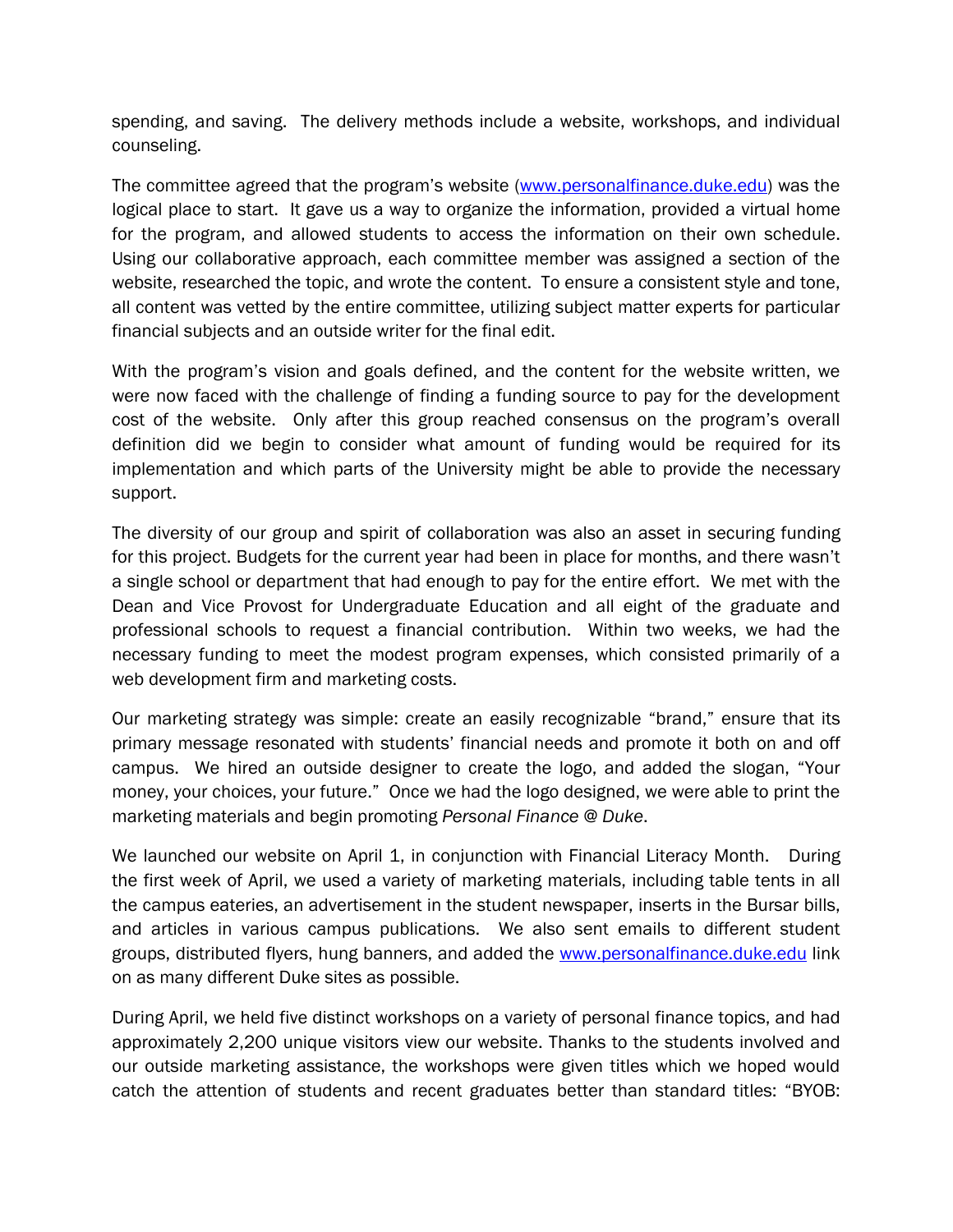Build Your Own Budget" (Budgeting), "Grab that Cash and Make a Stash" (Savings), "Credit: Friend or Foe?" (Credit Cards, Credit Scores, and Credit Reports), "Cover Your Assets" (Insurance), and "Show Me the Money & the Benefits" (Salary Negotiations).

Our student loan office administers many of these workshops, but we also rely on other departments on campus, as well as the broader community in Durham. We have added some additional student loan specific programming and continue to offer these workshops to campus groups and others in the community.

Though we continue to seek to improve our program and broaden the reach of *Personal Finance @ Duke*, we were very pleased with our initial effort. Given the wide array of talent and enthusiasm that exists on every university campus, the creation of a successful financial literacy program can be achieved by harnessing and channeling those skills and energy into a financial literacy program that fits the institution and its students. Collaboration was the key to our first-year success.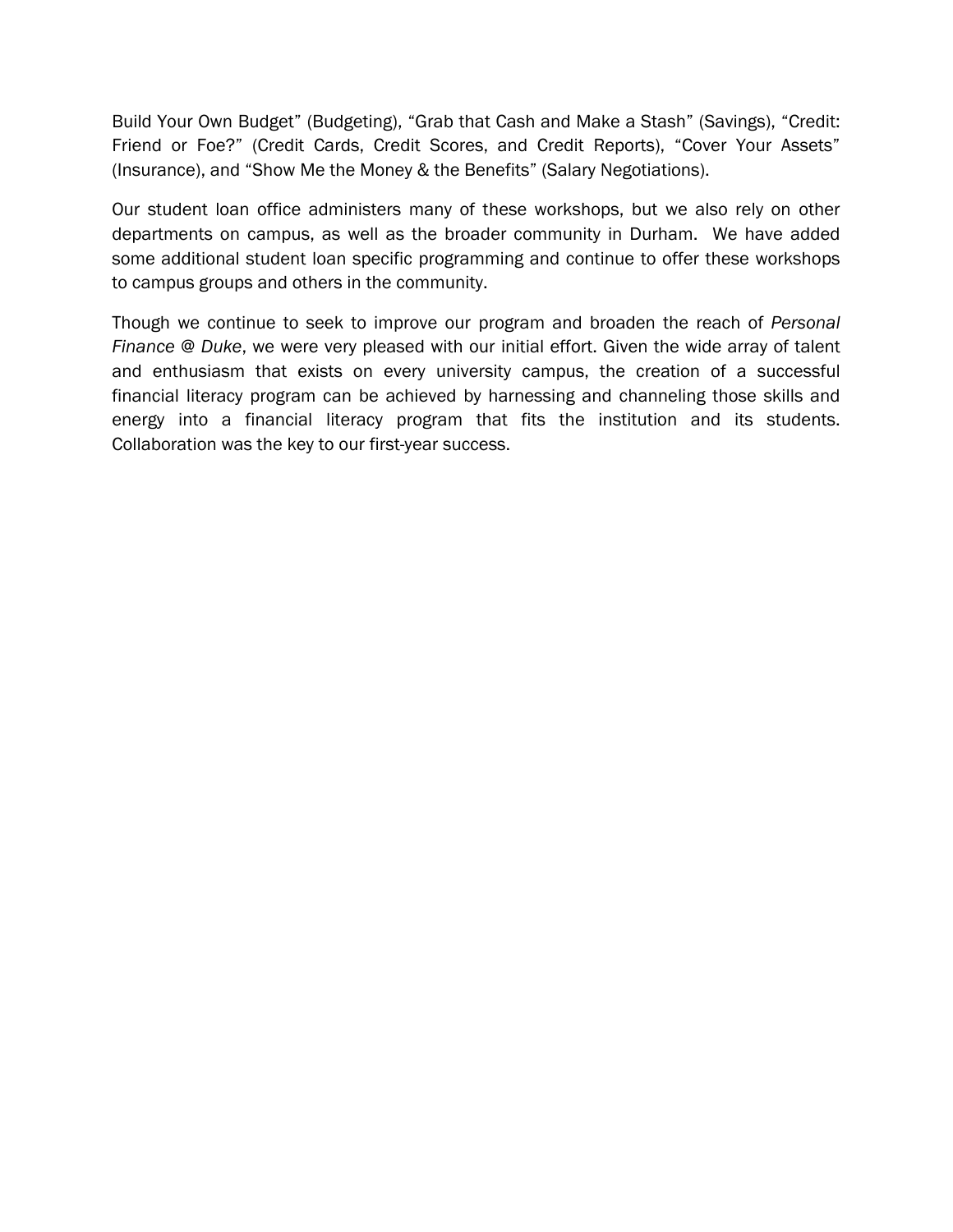# Targeting Resources: Financial Literacy Interventions That Work

*Andrea Pellegrini, University of Illinois*

The need for financial literacy in the realm of higher education is a multi-faceted one. Diminished purchasing power of financial aid has increased the need for students and parents to be aware of alternative ways of paying for postsecondary education. The recent shift in perspective on who gains the greatest value from education has also increased the student's responsibility in funding their education (NASFAA, 2012).

Faced with changing perceptions and policies relating to who benefits most from the college experience and who is responsible for financing higher education, campus administrators must be more strategic about financial literacy both for accomplishing the goals of the university as well as adding value to the educational experience of each student. Preparing students with life skills has long been a major focus of higher education. And, with proper financial management skills, students and alumni can lead more fulfilling and happier lives (Stone, Weir & Bryant, 2007).

At the University of Illinois, financial literacy has become a critical focus for University Student Financial Services and Cashier Operations (USFSCO), the University's billing and collections office. In November 2010, the Student Money Management Center (SMMC) was created by USFSCO. Charged with decreasing the number of students who withdraw from the University due to financial reasons, the first endeavor that SMMC took on was developing the iBudget Financial Literacy requirement for students who became past due with the University.

The iBudget Financial Literacy Requirement consists of a 30-minute video, a survey and a balanced budget completed with the Budget Builder, a tool created by the University of Illinois Office of Public Engagement and repurposed for free to meet the needs of students fulfilling the requirement. The student must complete a Past Due Payment Plan Agreement with USFSCO's Customer Service and make a down payment before we can review their materials, but once a balanced budget is submitted along with the quiz results after watching the video, we can approve the financial literacy requirement, and Customer Service can release the registration hold that was placed on the delinquent student's account.

This approach to financial literacy is somewhat retroactive, since it occurs *after* the student has gotten into financial trouble. However, we are seeing results—the financial literacy requirement led to a reduction in failed Past Due Payment Plans of 14% when compared to the previous cohort of Past Due Payment Plan enrollees. Students who would not have been eligible to register for another semester were able to continue in school due to their participation.

Other efforts that SMMC spearheaded in our first couple years of existence have been much more proactive. For instance, students receiving student account refunds at the beginning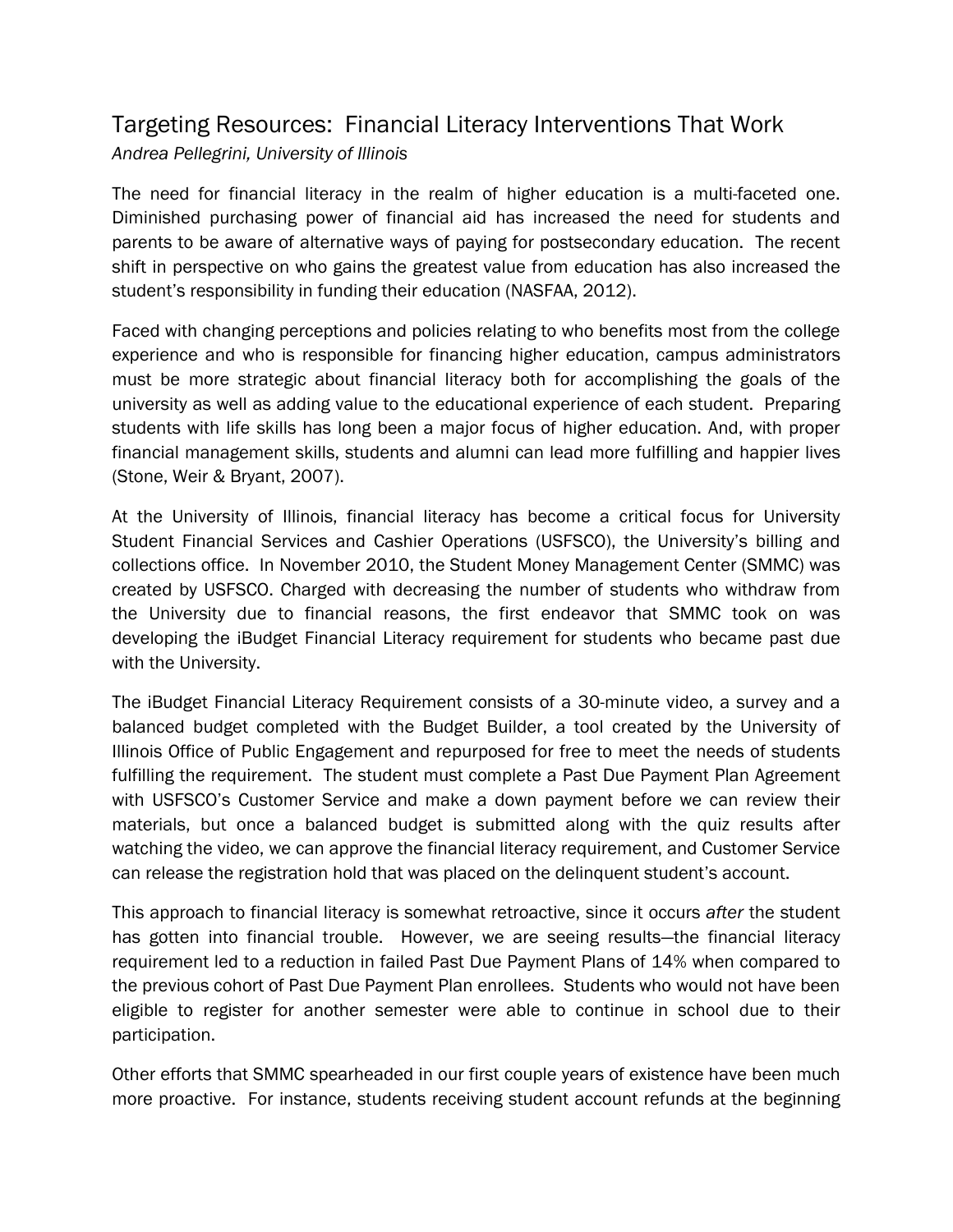of the semester appear to have difficulty making that money last until the next financial aid disbursement date and sometimes end up owing money back to the University.

We are hopeful that reaching out to students receiving a \$200 refund or more at the beginning of the semester will decrease the number of students requesting emergency loans before the next disbursement. We currently send an email to all students with a refund greater than \$200 directing them to watch a video covering what the "refund" is, how to budget for it and reasons they could owe money back to the University. In the future, we hope to make this outreach more interactive through feedback we receive from a survey that accompanies the video.

Partnering with other offices on awareness and outreach initiatives has proven to be critical to the effectiveness of our financial literacy efforts, and excellent partners can be found on and off campus. The University of Illinois Extension has been a profound resource in facilitating large-scale initiatives at all three of our campuses. SMMC has partnered with the extension office on multiple projects including webinars, workshops, table events and even a campus-wide savings goal competition. Additionally, TG and local financial institutions have been tremendous assets in promoting the growth and success of SMMC.

Building relationships is critical to gaining traction when it comes to promoting financial literacy among student populations as well as staff and faculty. The University payroll & benefits, financial aid and human resources offices have shown an interest in some of our materials and offered their insights as well as practical tips for widespread outreach initiatives.

When addressing the needs of specific populations, collaborating with different offices is critical for increasing the program's impact. SMMC has partnered with offices for international students, graduate students, architecture and art students, TRIO and many others. The success of any outreach initiative relies primarily on the messenger's relationship with the student. When messages are received from a trusted source, students are more receptive and are often more inclined to take action.

In addition to utilizing partnerships and collaborating with other departments, online methods of communication are extremely effective, particularly for dealing with multiple campuses and populations. Webinars, social media, and email marketing techniques have made the greatest impact in providing financial education and awareness outreach for U of I students. Even though social media and webinars may take more time to prepare and see results, these methods have allowed us to reach more people across a large geographic area with very limited staff and resources.

As with other financial education programs, like Sam Houston State University (Brossman-Ashorn, Johnson & Vienne, 2011), assessment is a critical key to maintaining success.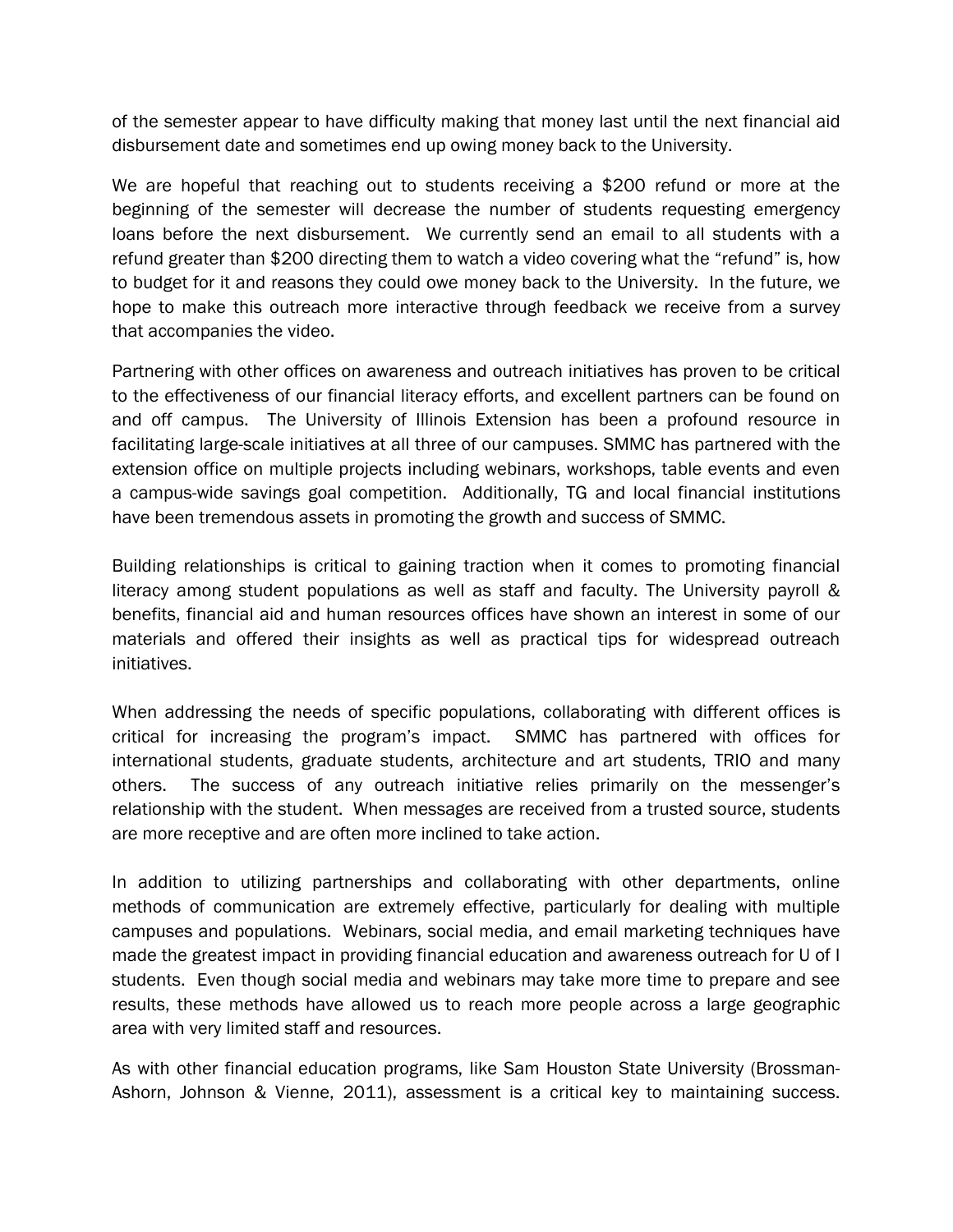SMMC continually seeks feedback from students on all educational endeavors which leads to further improvements on future financial education initiatives.

The financial education activities at the University of Illinois offer evidence that both retroactive and proactive approaches to financial literacy can improve students' financial behaviors. For some students, particularly given current economic affairs, this may mean the difference between leaving school entirely or completing their degrees.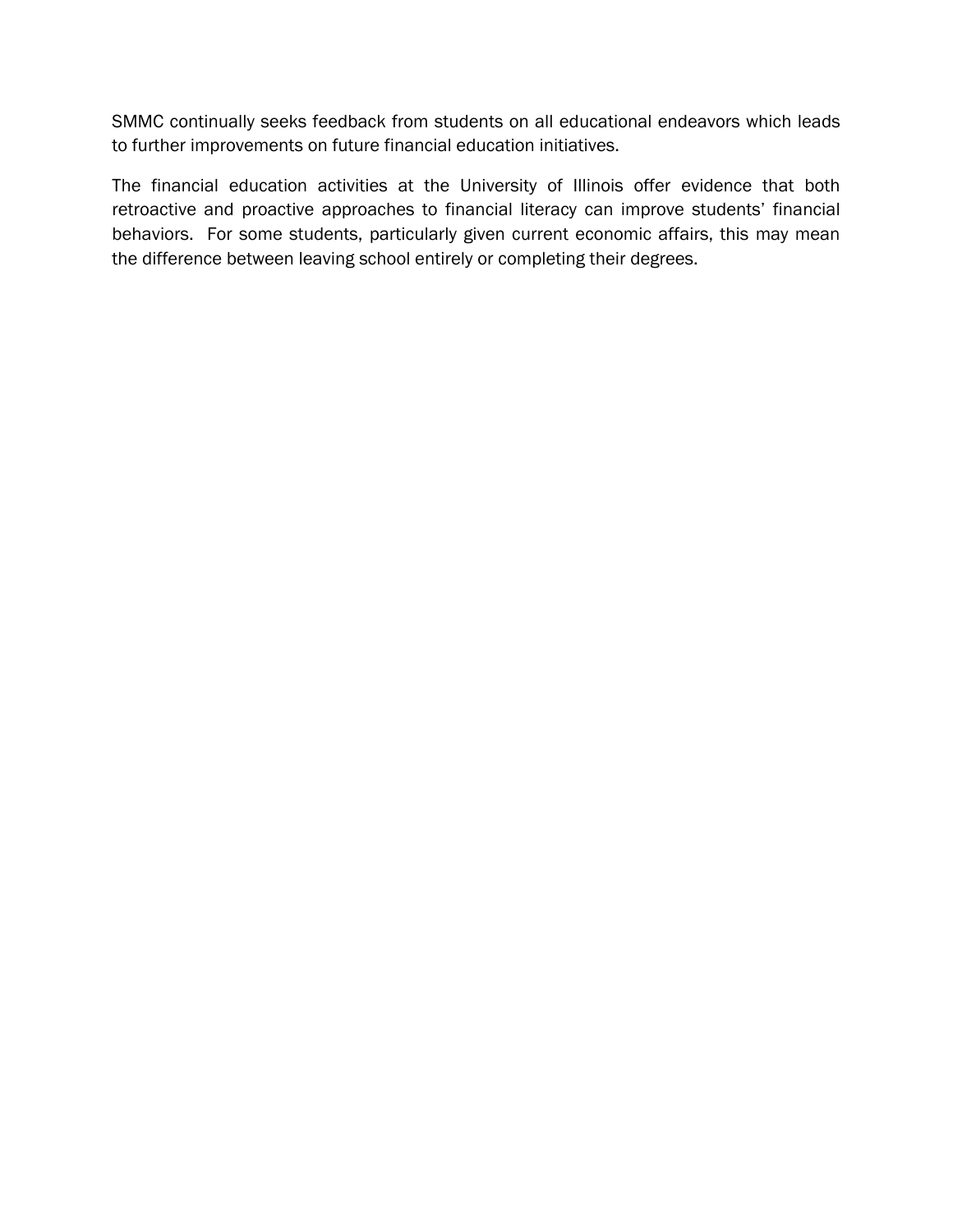# Optimizing Efficacy: Factors that Improve Retention and **Effectiveness** *Kris Alban, iGrad*

While most agree that we need to increase the financial literacy of today's students, the effectiveness of financial literacy education itself has been widely scrutinized. On one hand, there has been a proven positive correlation between financial literacy education and positive financial behavior: a Department of Treasury study in 2002 showed that individuals receiving personal finance education have higher savings rates and net worth on average, and they participate more often in retirement programs (U.S. Department of the Treasury, 2002). On the other hand, there is other research which shows no correlation between financial literacy education and subsequent positive financial behavior (Mandell & Klein, 2009).

One of the biggest challenges in measuring the efficacy of personal finance education is that financial education content varies greatly. While the standards set by the financial education core competencies identified in the National Strategy for Financial Literacy (U.S. Department of the Treasury, 2010) offer a level of comfort, the delivery methods, age, and other factors play a major role in learning retention and effectiveness. Three qualities which this paper examines are relevance, interaction and repetition.

*Relevance*, as it pertains here, refers to the topic's pertinence or probability that it will be needed in the short-term future. The effectiveness of personal finance education is increased when it is personalized and can be applied to the student's own situation. Several studies have demonstrated that personal finance education is most effective when the learner is seeking to accomplish a financial goal, such as purchasing a home or setting up a retirement account (Freddie Mac, 2001; Mandell & Klein, 2007; McCormick, 2009). Students are often managing their own money for the first time when they begin college, so in theory, this would be an ideal time to deliver correlated financial literacy education.

Two organizations which do an excellent job at enhancing their financial literacy lessons with relevance are the Student Money Management Center at the University of North Texas and The Stockton Center for Economic and Financial Literacy at Stockton College. Both organizations have found great success through peer-to-peer workshops, in which the students deliver lessons through well-prepared workshops which are relevant to college student life (iGrad, 2012). Not only are the lessons perceived as more relevant due to the peer-driven content, but students are more open to discussing financial topics, and perhaps more importantly, their own situations, in these type of settings.

*Interaction* is crucial to the process of "understanding." Interaction forces the student to apply learned concepts to situations in their own life, and can actually alter the "method" of learning. There are two distinctly different methods of learning, "deep learning" and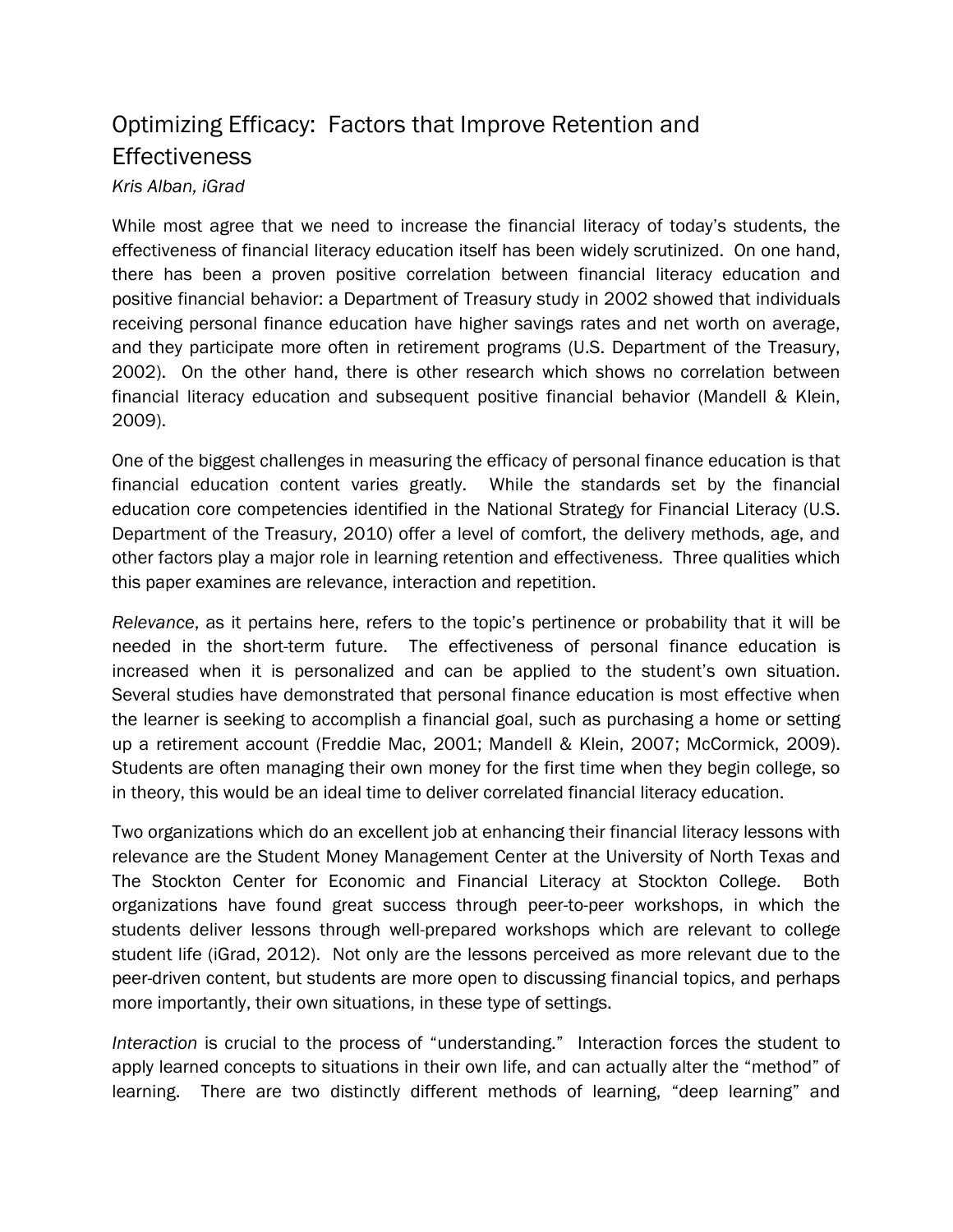"surface learning" (Marton & Saljo, 1976). Deep learning focuses on the meaning or understanding. It requires additional effort, but is much more effective for long-term retention and application to real-life situations (Leamnson, 1999). Surface learning involves memorization and is very ineffective for long-term retention. Incorporating interactive exercises can help invoke the additional effort needed for deep learning and increase longterm retention and application (Hake, 1998; Crouch, 2001).

One simple but effective example of adding interaction into a traditional lecture format is the "i>clicker system", which is utilized by Bill Pratt to increase the interaction in his personal finance class at East Carolina University (iGrad, 2012). The "i>clicker" is used to record and immediately display aggregated feedback to questions asked in the lecture, allowing students to measure how their situations stack up to the average responses from their peers.

*Repetition* can also be a highly effective educational tactic, when employed correctly. Research has shown that retention is higher when education is presented and reinforced in similar settings (Xue, Dong, Chen, Lu, Mumford & Poldrack, 2010). While the repetition of information exposure is more commonly linked to short-term retention, the repetition of interactive exercises and tests has been proven to be effective at enhancing long-term retention (Roediger & Karpicke, 2006).

Two schools which have employed repetition to boost the effectiveness of their financial literacy education are Monroe College and California State University Bakersfield. Both schools take a multi-channel approach to financial literacy by integrating personal finance lessons into various initiatives like interactive online curriculum, new student orientations, classroom courses and workshops, email communications and student events (iGrad, 2012). These multi-channel approaches have helped to spread the message regarding the importance of these issues as well as increasing exposure.

Many people reference, discuss, and even create research studies on financial literacy education as if it is a universally compatible piece of the equation. However, there are many variables on how financial literacy education is delivered which can greatly influence its effectiveness and thus the conclusions that are drawn from studies which reference it. The three factors presented here – *Relevance*, *Interaction* and *Repetition* – are three variables which have shown to have a great impact on retention and understanding, and should be used in the delivery of financial literacy whenever possible.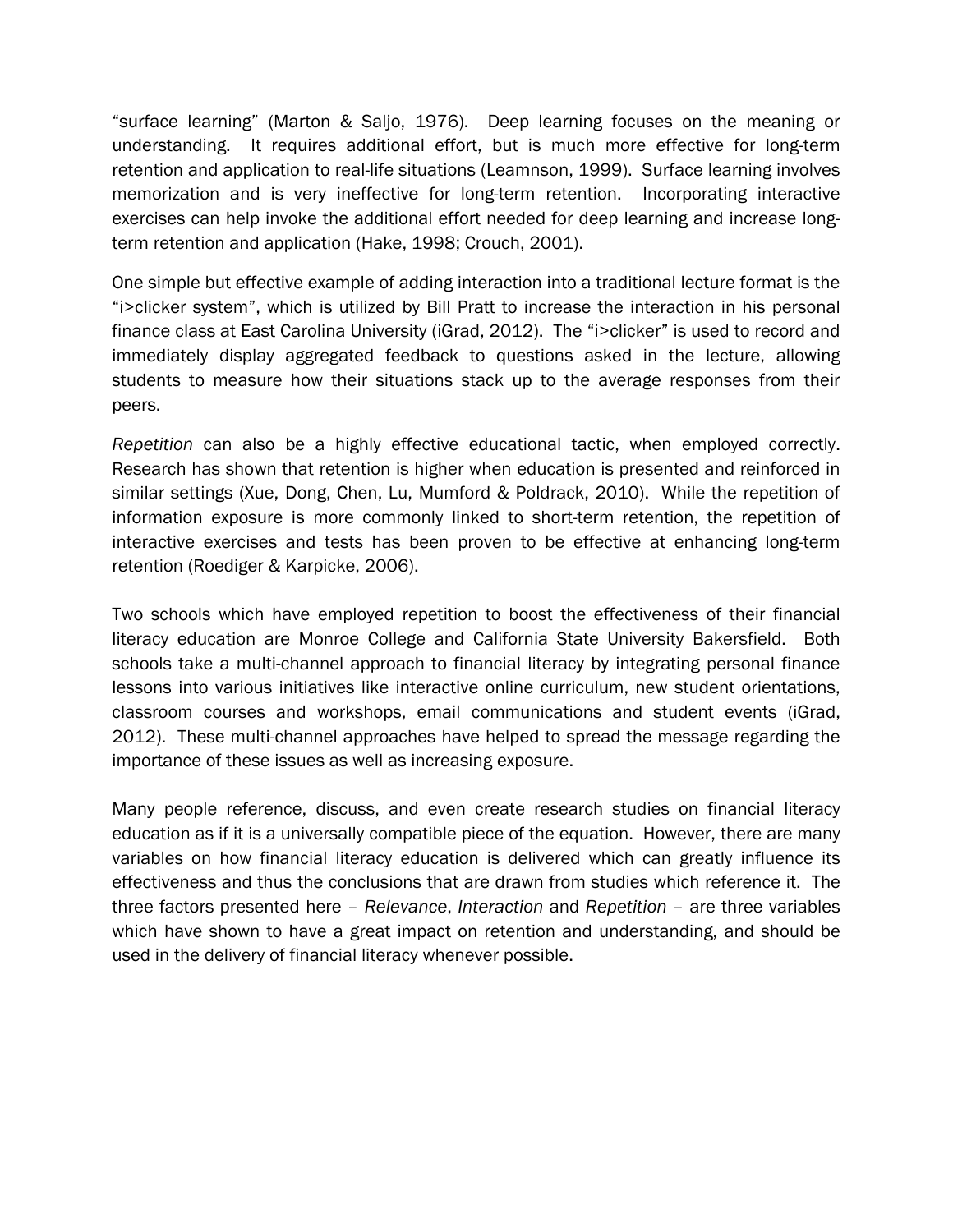# Financial Literacy and Higher Education – The Federal Role *Wes Huffman, COHEAO*

With numerous high profile officials, commissions, and events, the Federal government's interest in financial education and financial capability is readily apparent. Multiple Federal agencies have developed efforts aimed at improving financial literacy of the general public and targeted populations. Twenty-two Federal entities comprise the Financial Literacy and Education Commission, which was created by Congress in 2003. The Commission is chaired by the Department of Treasury and continues to work on the implementation of the latest iteration of the National Strategy for Financial Literacy (Financial Literacy and Education Commission, 2012).

Beyond putting together a Commission, the Federal government has funded several programs supporting financial literacy, though financial literacy programs represent an infinitesimal proportion of even the Department of Education budget. A Government Accountability Office report documented roughly \$68 million spent on 15 financial literacy programs which were "significant in scope and scale" in FY2010 (U.S. Government Accountability Office, 2011). Of this, \$38 million was for a Department of Defense program at Family Support Centers. Notably, the report does not include the efforts of the Consumer Financial Protection Bureau (CFPB), which has an Office of Financial Education and has described educating consumers as central to its core mission, because it had not been established during the period covered by the study.

The Department of Education (ED) and the Department of Treasury (largely through the CFPB, but also with its own initiatives) are the two agencies most likely to interact with colleges and universities on financial literacy issues. ED has a responsibility to student borrowers and taxpayers to properly manage the Federal student loan programs, and improving Americans' financial awareness is a major focus of the CFPB.

Beyond private student loans, the CFPB's efforts in higher education have been largely aimed at providing information and data to students at relevant points in the college selection and financing process. These efforts include the Financial Aid Shopping Sheet, the Student Debt Repayment Assistant, and the College Cost Comparison Shopper. Although focused on education, these efforts are excellent examples of tools designed to improve the financial capability of consumers, a result many would contend is the desired outcome of financial education.

The entrance and exit counseling requirements in the Federal loan programs are designed to ensure students understand their repayment obligations and options, but increasing levels of delinquency and default have led to questions on their effectiveness. To supplement entrance and exit counseling, the ED recently launched the Financial Awareness Counseling Tool (FACT). ED also worked with the CFPB in developing and promoting the Financial Aid Shopping Sheet.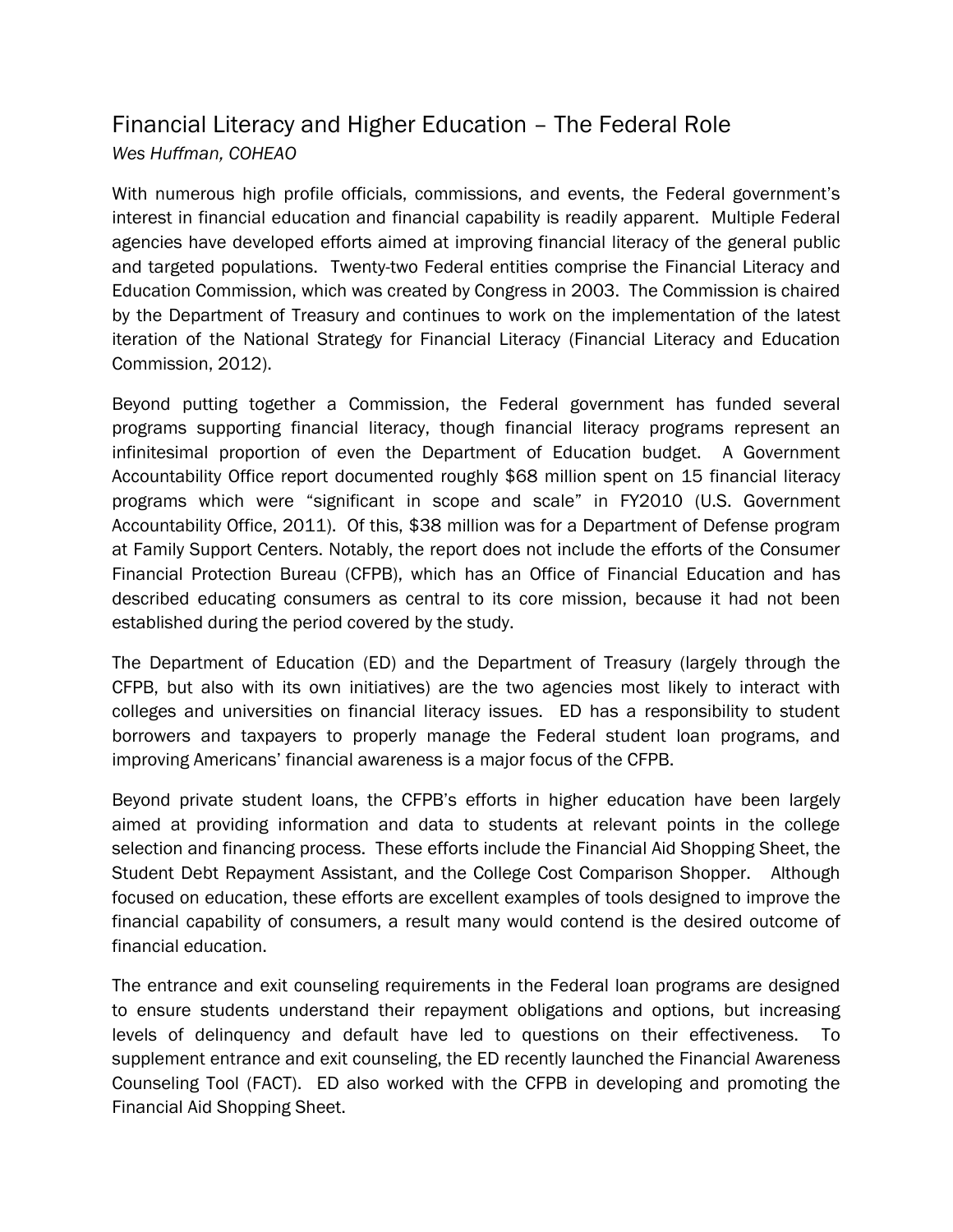The tools and information put forward by the CFPB and the Department of Education may ultimately be of tremendous assistance to millions of students. However, there is some level of confusion even among campus administrators as to which government resource provides the best information. There are currently *multiple* efforts at the federal level to put all of the relevant information for the college selection and financing process in *one* place.

As they continue to develop initiatives aimed at improving the financial capability of current and prospective students as well as recent alumni, ED and CFPB have shown a willingness to listen to the concerns of colleges on certain consumer issues but have held firm on others. Collaboration and true partnerships among institutions of higher education and the Federal government will be essential in improving the financial literacy and financial capabilities of college students.

Of course, collaboration can have a much greater impact if it is backed by a stream of funding, and this is an area where Federal investments have been seriously lacking. The Excellence in Economic Education (EEE) program is the only federal program specifically targeted at educating students on financial literacy—It has received \$0 in federal funding since FY2011 and is aimed at the K-12 level. While the higher education community has a genuine responsibility to promote financial education as part of "college and career-ready" K-12 curricula, and institutions and state higher education agencies are doing some excellent work with limited resources, the fact remains the Federal government extends more than \$100 billion in student loans on an annual basis, but there is no program focused exclusively on improving financial literacy among college students.

Given the CFPB's mission and the Department of Education's responsibility to students and taxpayers, federal involvement and investments in financial education efforts aimed at college students are warranted and expected. Unfortunately, investments in this critical function have been lacking and do not appear likely, particularly in the near term. If financial education is to be an effective tool in helping students and families manage tuition financing, institutions of higher education and government agencies will need to work collaboratively to maximize limited resources and ensure financial literacy receives the attention it deserves.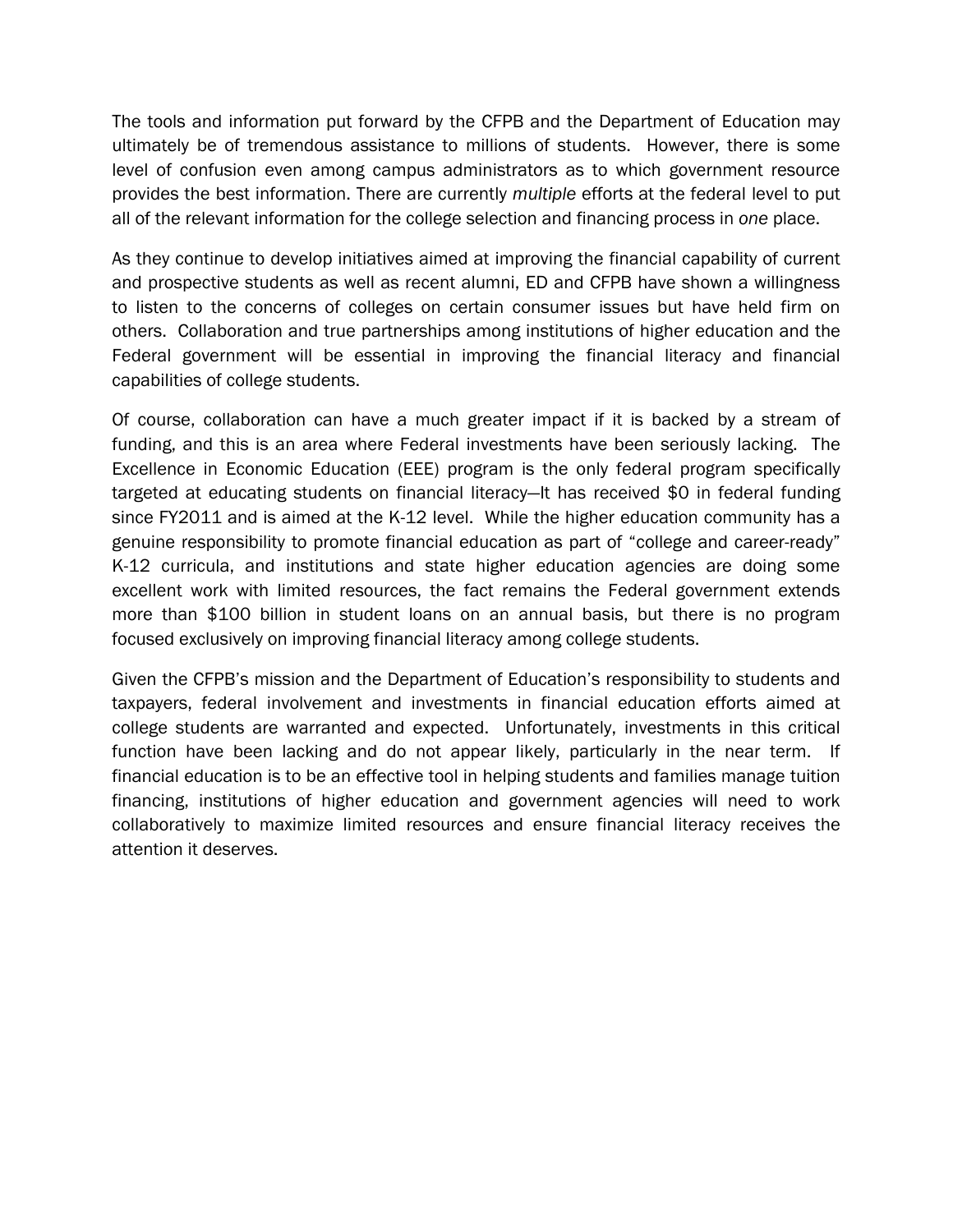# **Websites**

The following list of online resources is a sampling of the myriad resources available in financial education. It is no means an exhaustive list. However, the sites below do provide a multitude of free resources and information relating to financial literacy and higher education.

The descriptions of each site were taken from the organization's website. COHEAO partners with many organizations on this list, but inclusion in this document does not constitute an endorsement of any product, service, or information on an individual website.

#### [www.360FinancialLiteracy.org](http://www.360financialliteracy.org/)

A national volunteer effort of the nation's Certified Public Accountants; offers general information for managing personal finances and does not recommend specific financial actions.

#### [www.asa.org](http://www.asa.org/)

American Student Assistance is a private nonprofit whose public purpose mission is to empower students and alumni to successfully manage and repay their college loan debt.

#### [www.CheapScholar.org](http://www.cheapscholar.org/)

Founded and managed by a college administrator, CheapScholar.org's mission is to provide families and their students with the financial tools, resources, and knowledge that will assist in their pursuit of a college education.

#### [www.ChooseToSave.org](http://www.choosetosave.org/)

Choose to Save is a national public education and outreach program is dedicated to raising awareness about the need to plan and save for long-term personal financial security. As part of its mission, Choose to Save develops user-friendly, multimedia materials to help individuals plan and save for their financial future.

### [www.COHEAO.org](http://www.coheao.org/)

Since 1981, COHEAO has served as a partnership of colleges, universities, and organizations dedicated to promoting the Federal Campus-Based loan programs and other student financial services.

### [www.Experian.com/credit-education/credit-information.html](http://www.experian.com/credit-education/credit-information.html)

In addition to credit reports, Experian offers credit help online to teach consumers how to successfully manage their credit rating and protect against credit card fraud.

#### [www.FeedThePig.org](http://www.feedthepig.org/)

Part of the AICPA's national campaign; designed to encourage and help Americans aged 25 to 34 to take control of their personal finances.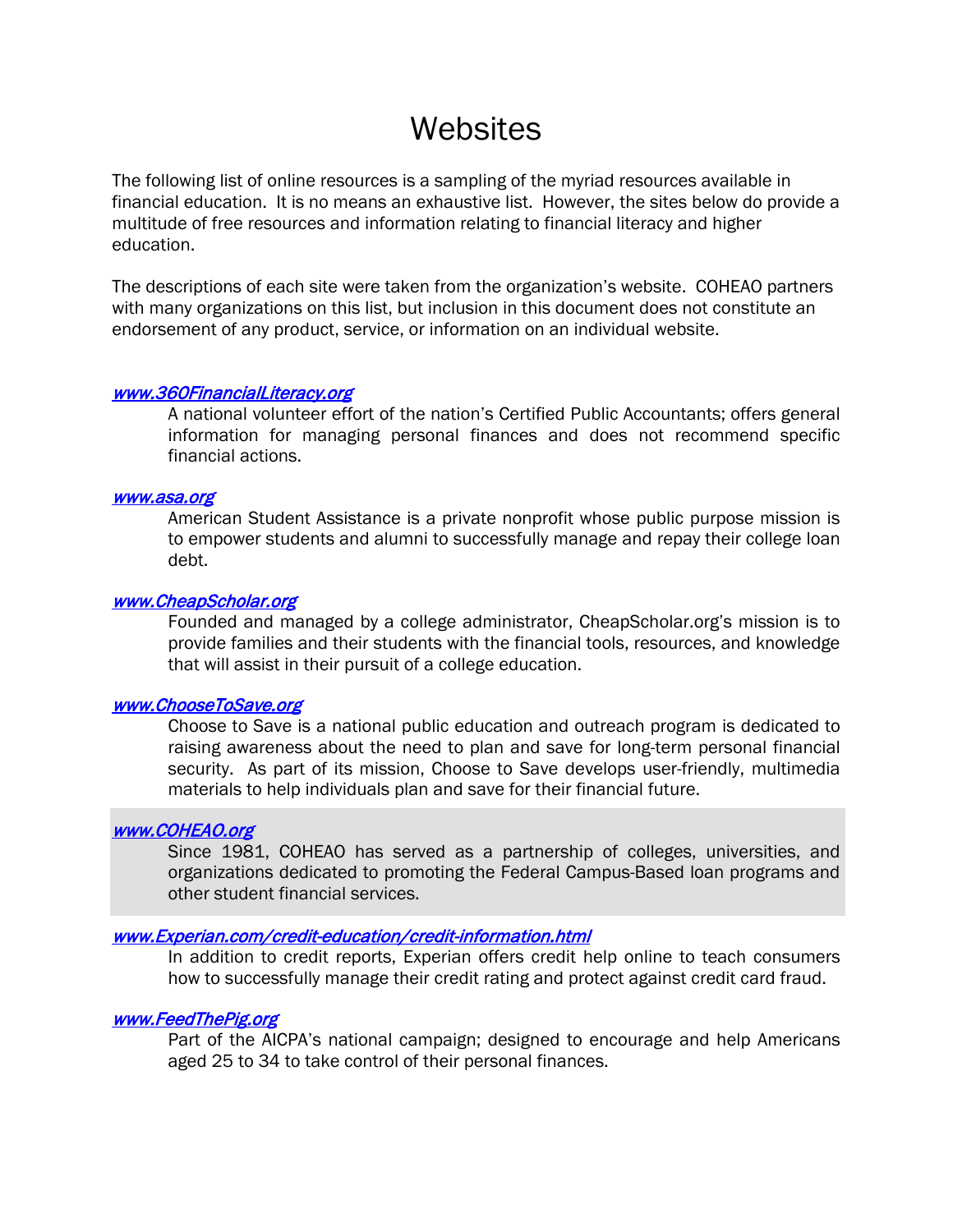#### [www.iGrad.com](http://www.igrad.com/)

Articles, videos, games and interactive modules cover all of the financial core competencies and equip students with the necessary tools to make financially sound decisions in regards to their student loans, personal finance, and career path. iGrad also offers a customized online platform for schools including optional federal entrance and exit counseling, administrator console with robust reporting, and a dynamic algorithm which personalizes the student experience by adapting the experience to each individual user.

#### [www.MappingYourFuture.org](http://www.mappingyourfuture.org/)

Mapping Your Future is a free resource for career, college, financial aid, and money management information. The goal is to help individuals achieve life-long success by empowering students, families, and schools with web-based information and services.

#### [www.MoneyManagement.UNT.edu](http://www.moneymanagement.unt.edu/)

The central website for the University of North Texas' award-winning financial literacy program. This site has some great online and downloadable content in the "Resources" section.

#### [www.MoneyWise.org](http://www.moneywise.org/)

MoneyWi\$e is a series of educational materials to provide consumers with the building blocks for developing and honing personal finance skills, from saving and budgeting to balancing a checkbook, to understanding the basics of credit and credit repair and how parents can talk to teenagers about money.

#### [www.MyMoney.gov](http://www.mymoney.gov/)

MyMoney.gov is the U.S. government's website dedicated to teaching all Americans the basics about financial education.

#### [www.PersonalFinance.Duke.edu](http://www.personalfinance.duke.edu/)

The Personal Finance @ Duke Program is designed to empower Duke Students and Alumni to make informed financial decisions by providing them with financial management knowledge and skills necessary to navigate life events that affect everyday financial decisions, discuss issues surrounding personal finances, and plan for the future.

#### [www.StudentMoney.UIllinois.edu](http://www.studentmoney.uillinois.edu/)

The University of Illinois' Student Money Management Center maintains an educational website with financial resources, provides peer-to-peer mentoring and delivers group financial educational sessions for students. Though the materials and peer-to-peer counseling are targeted toward UofI students, the online resources are useful for all.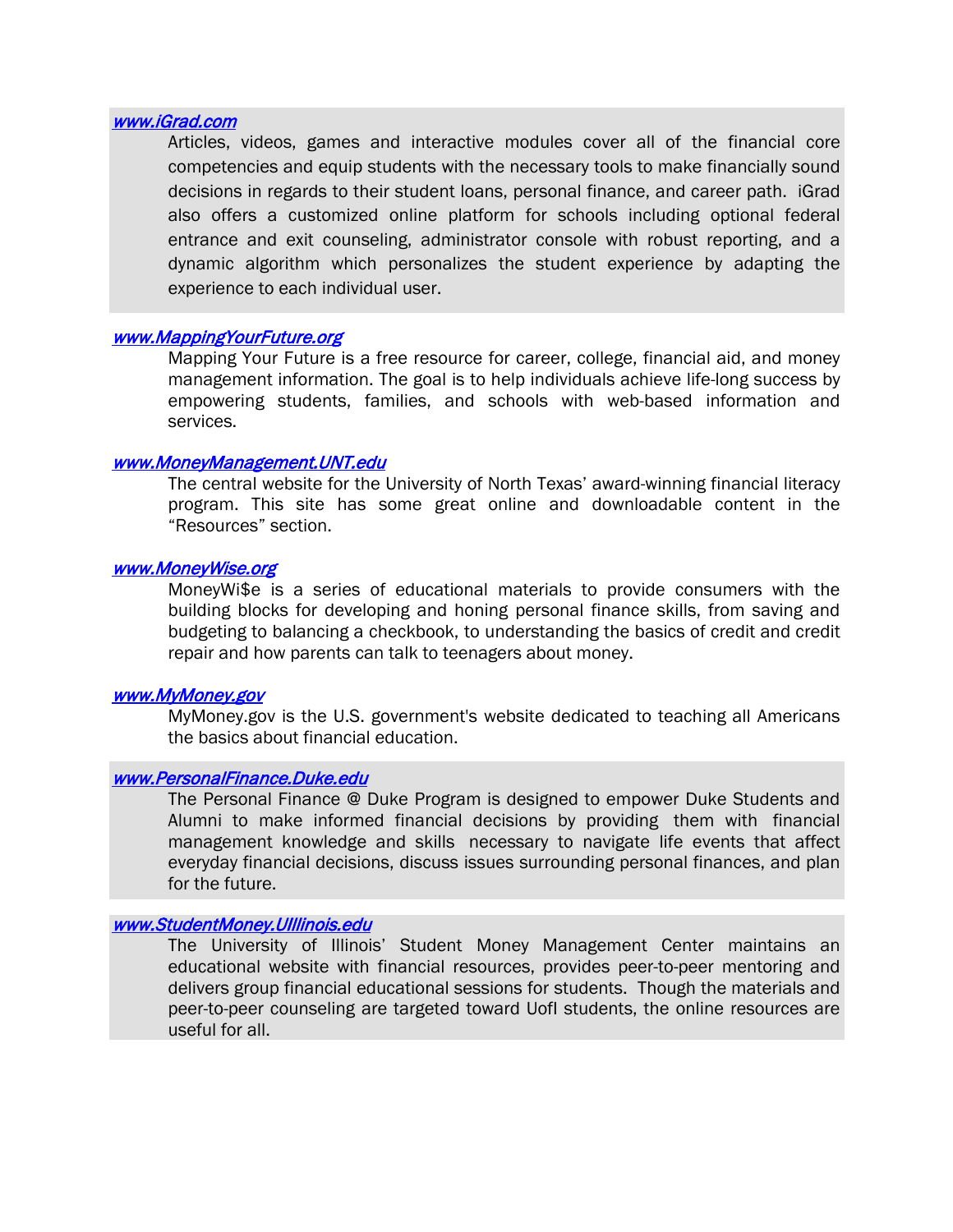# Books

There are numerous books which may assist in the development of financial literacy programs on campus or simply help student financial services officers and others on campus a better understanding of personal finance concepts. The descriptions of each book were taken from publisher descriptions on websites where books are sold. Inclusion on this list does not constitute a COHEAO endorsement of a particular product.

## [Common Sense Economics: What Everyone Should Know About Wealth and Prosperity](http://www.amazon.com/Common-Sense-Economics-Everyone-Prosperity/dp/B005ZO6UGY)  By James Gwartney

This book provides the ABCs of how the world creates wealth without anyone having to be in charge because of market incentives.

## [The Everything Personal Finance in Your 20s and 30s Book](http://www.amazon.com/Everything-Personal-Finance-Your-Book/dp/1440542562)

By Howard Davidoff

An easy-to-use guide which teaches readers how to be financially independent by creating a workable budget, minimizing credit card and student loan debt, investing money wisely, and building an emergency fund.

## [Financial Literacy: Implications for Retirement Security and the Financial Marketplace](http://www.amazon.com/Financial-Literacy-Implications-Retirement-Marketplace/dp/0199696810)  By Olivia S. Mitchell & Annamaria Lusardi

This book examines causality using controlled settings to disentangle whether financial literacy causes saving or vice versa, and demonstrates that financial education programs do indeed enhance financial decision-making and asset accumulation.

## [Financial Literacy: Introduction to the Mathematics of Interest, Annuities, and Insurance](http://www.amazon.com/Financial-Literacy-Introduction-Mathematics-Annuities/dp/076185309X/)  By Kenneth Kaminsky

A text which uses an innovative approach in order to make today's college student literate in such financial matters as loans, pensions, and insurance.

## [Life After College](http://www.amazon.com/Life-After-College-Complete-Getting/dp/0762441275)

By Jenny Blake

Life After College provides tips, inspirational quotes and coaching exercises for every area of life including: Work, Money, Home, Organization, Friends & Family, Dating & Relationships, Health, Fun & Relaxation, and Personal Growth.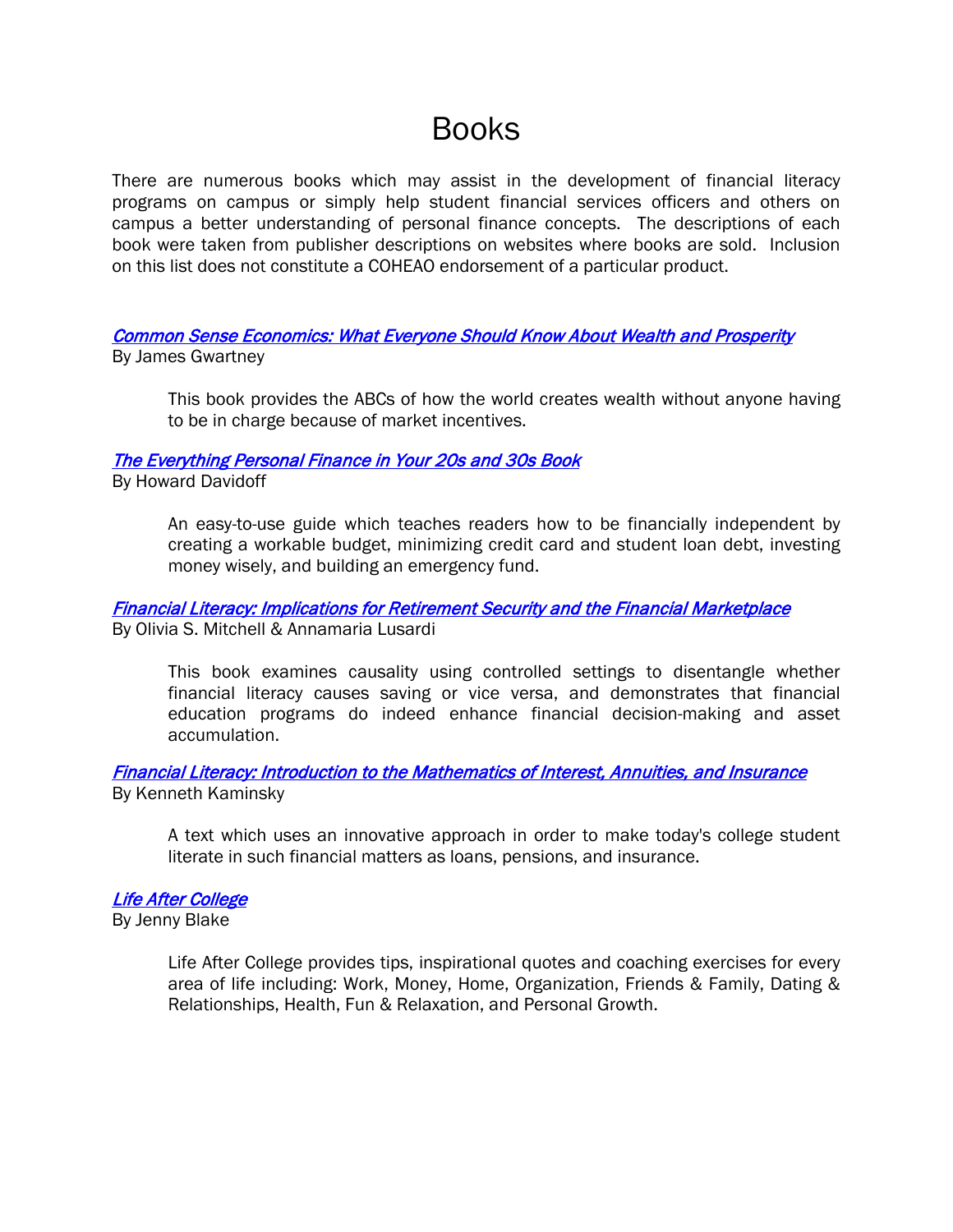### **Managing Your Personal Finances**

By Joan Ryan

Managing Your Personal Finances teaches students new ways to maximize their earning potential, strategies for managing their resources, skills for the wise use of credit, and insight into the different ways of investing money.

### **Moneylicious**

By Ornella Grosz

An easy-to-understand guide for anyone who wants to learn about money and personal finance.

# [Personal Finance: Turning Money into Wealth \(The Prentice Hall Series in Finance\)](http://www.amazon.com/Personal-Finance-Turning-Edition-Prentice/dp/0132719169)

By Arthur J Keown

This text empowers students with the knowledge they need to successfully make and carry out a plan for their own financial future.

### [Save Wisely, Spend Happily](http://www.savewiselyspendhappily.com/)

By Sharon Lechter

The AICPA's first consumer book, "Save Wisely, Spend Happily" is a collection of financial strategies and stories from 125 CPAs across the country. This book is scheduled to be published January 2013.

### [Student Financial Literacy: Campus-Based Program Development](http://www.amazon.com/gp/product/1461435048)

By Dorothy Durband & Sonya Britt

Student Financial Literacy: Program Development presents effective strategies to assist in the implementation or the enhancement of a program as a tool to improve students' educational experience and financial well-being.

#### [Surviving Financial Meltdown](http://www.amazon.com/Surviving-Financial-Meltdown-Confident-Decisions/dp/1414329954)

By Ron Blue & Jeremy White

Surviving Financial Meltdown provides a blueprint laid out by financial experts, Ron Blue and Jeremy White, of financial principles to implement during both calm and crisis. It addresses many of the fears that people feel when it comes to finances, and it provides assistance in determining short and long term financial goals.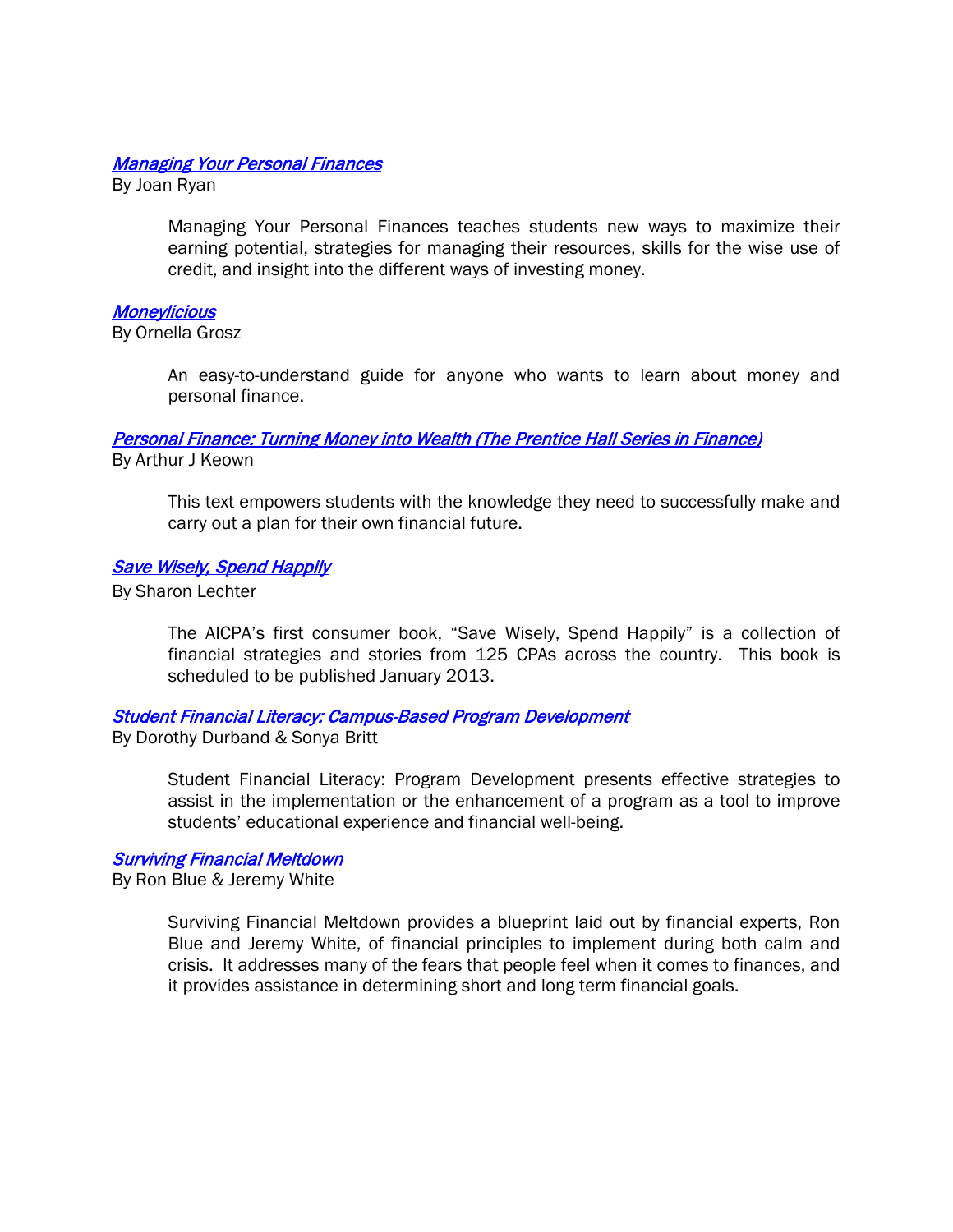# References

Brossman-Ashorn, J., Johnson, M., & Vienne, K. (Feb 2011). Financial literacy 2.0. *Business Officer*, *44* (7), 38-44.

Crouch, C.H., Watkins, J., Fagen, A.P., & Mazur, E. (2007). Peer instruction: Engaging students one-on-one, all at once. *Reviews in PER, 1*(1), 1-55.

Financial Literacy and Education Commission (2011). Promoting financial success in the United States: National strategy for financial literacy. Washington, D.C. Retrieved from [http://www.treasury.gov/resource-center/financial](http://www.treasury.gov/resource-center/financial-education/Documents/NationalStrategyBook_12310%20(2).pdf)[education/Documents/NationalStrategyBook\\_12310%20\(2\).pdf](http://www.treasury.gov/resource-center/financial-education/Documents/NationalStrategyBook_12310%20(2).pdf)

Hake. (1998). Interactive-engagement vs. traditional methods: A six-thousand-student survey of mechanics test data for introductory physics courses. *American Journal of Physics,* 66, 1, 64-74.

Freddie Mac. (2001). A little knowledge is a good thing: Empirical evidence of the effectiveness of pre-purchase homeownership counseling. McLean, VA: Hirad, Abdighani, & Zorn, P.M.

iGrad. (2012). [College financial literacy compendium: A collection of the top initiatives and](http://www.igrad.com/pdf/College-Financial-Literacy-Compendium.pdf)  [advice from colleges which are setting the bar for financial literacy.](http://www.igrad.com/pdf/College-Financial-Literacy-Compendium.pdf) Cardiff by the Sea, CA: Alban.

Leamnson, R. (1999). Thinking about teaching and learning: Developing habits of learning with first year college and university students. Sterling, VA: Stylus Publishing.

NASFAA. (2012, Jan 1). Issue brief: The role of pell grants in access, persistence and completion. Retrieved from<http://www.nasfaa.org/EntrancePDF.aspx?id=8107>

Mandell, L. & Klein, L.S. (2007). Motivation and financial literacy. *Financial Services Review 16*, 106-116.

Mandell, L. & Klein, L.S. (2009). The impact of financial literacy education on subsequent financial behavior. *Journal of Financial Counseling and Planning, 20*(1), 15-24.

Marton, F., & Saljo, R. (1976). On qualitative differences in learning outcome and process. *British Journal of Educational Psychology, 46*, 4-11.